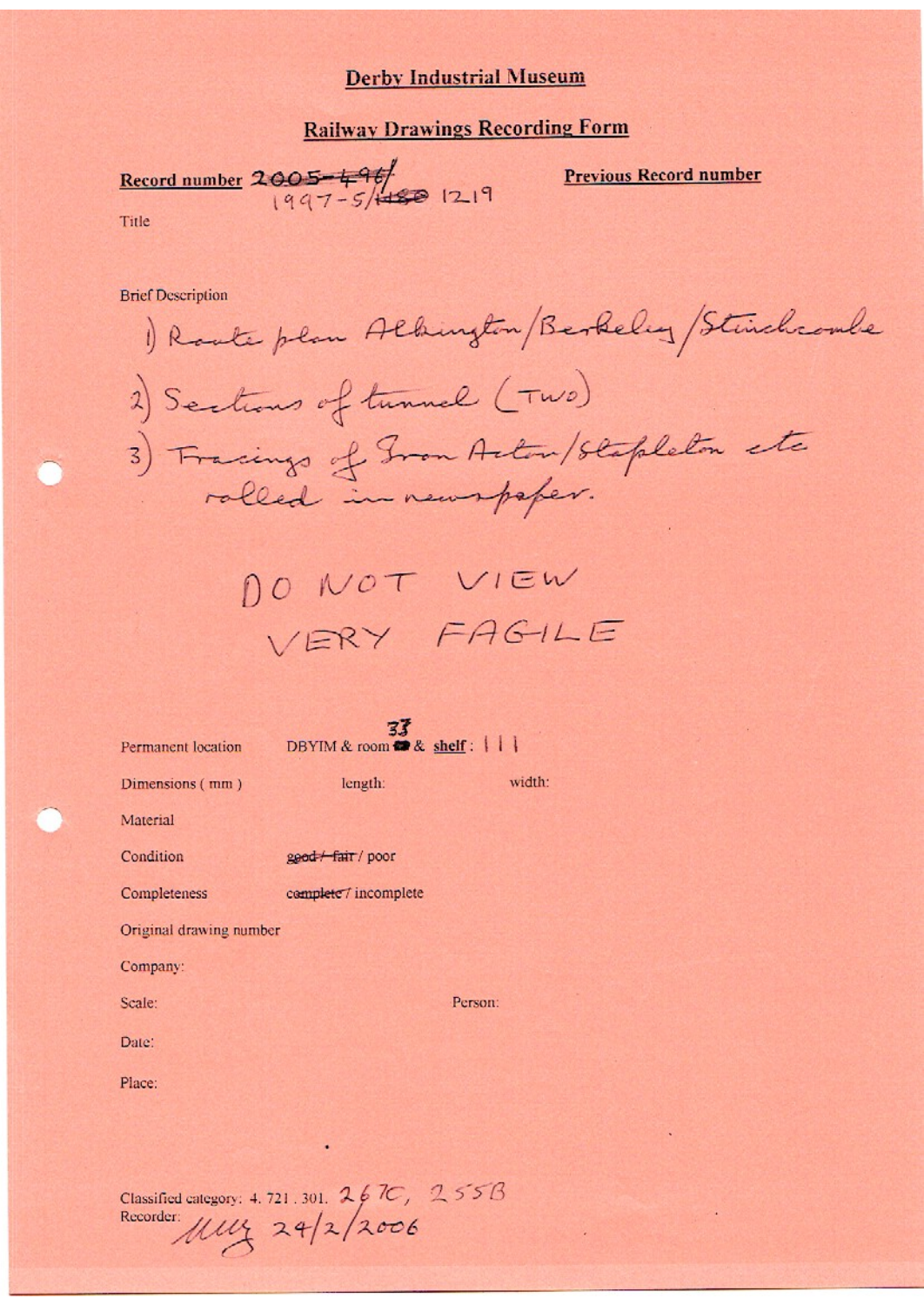| Record number $1971 - 384/533.2$                                                   | CATTEL<br>Previous Record number<br>1081 |
|------------------------------------------------------------------------------------|------------------------------------------|
| МR<br>Tide                                                                         |                                          |
| Late Jan<br>Additional Powers Act 1883<br><b>Brief Description</b>                 |                                          |
| Plan of zundta at Tate Station<br>to Thomburg showing tracks,<br>buildings, ando   |                                          |
|                                                                                    |                                          |
|                                                                                    |                                          |
|                                                                                    |                                          |
|                                                                                    |                                          |
|                                                                                    |                                          |
|                                                                                    |                                          |
|                                                                                    |                                          |
|                                                                                    |                                          |
| Permanent location<br>DBYIM & room $49$ & shelf: $118$                             |                                          |
| length: 1015<br>Dimensions (mm)                                                    | width: $470$                             |
| سمسفهمه<br>Material                                                                |                                          |
| Condition<br>good / fa <del>ir / poor =</del>                                      |                                          |
| Completeness<br>complete / jucamplete-                                             |                                          |
| Original drawing number $47 - 121$                                                 |                                          |
| Company:                                                                           |                                          |
| Scale: $\int_0^{\eta} z \, \int \mathcal{L} H A I N$<br>Person:                    |                                          |
| Date: $1883$                                                                       |                                          |
| Place.                                                                             |                                          |
| Yate                                                                               |                                          |
| Classified category: 4, 721, 301, $255B$ , $367C$<br>Recorder: $ t /2$ $\approx$ 3 |                                          |

يلألماكم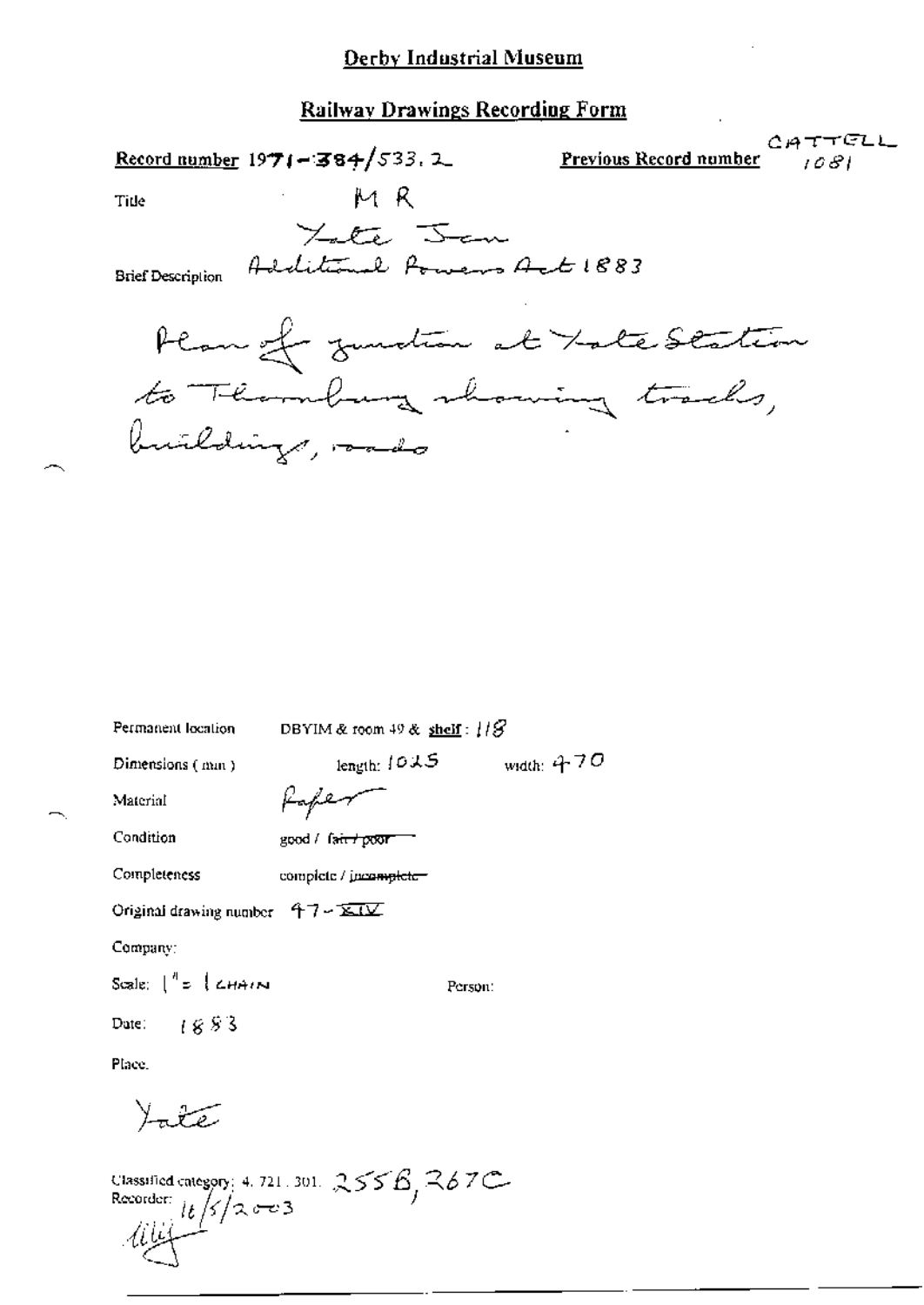# Railway Drawings Recording Form

CATTELL Record number  $1971 - 384 / 532$ . Previous Record number  $1081$ 

Tide

**Srief Description** 

Remil original of track lagont at Yate Junction showing boundaries. merided: land taken from Charity Trustees.

| Permanent location             | DBYIM & room $49$ & shelf: $118$              |
|--------------------------------|-----------------------------------------------|
| Dimensions $(mn)$              | width: $665$<br>length: $1345$                |
| Material                       | Kofer                                         |
| Condition                      | good / fair <del>7 poor</del>                 |
| Completeness                   | complete / in <del>complete -</del>           |
| Original drawing number        |                                               |
| Company:                       |                                               |
| Scale: $1'' = 40$ FEET         | Person: $\mathcal{F} \mathcal{W} \mathcal{T}$ |
| Dute: $F = \mathcal{L} - 1884$ |                                               |
| Place:                         |                                               |
| $\vee$ . Ko                    |                                               |
|                                | ٠                                             |

Classified category: 4, 721, 301,  $255B$ ,  $267C$ Recorder levy 9/5/2003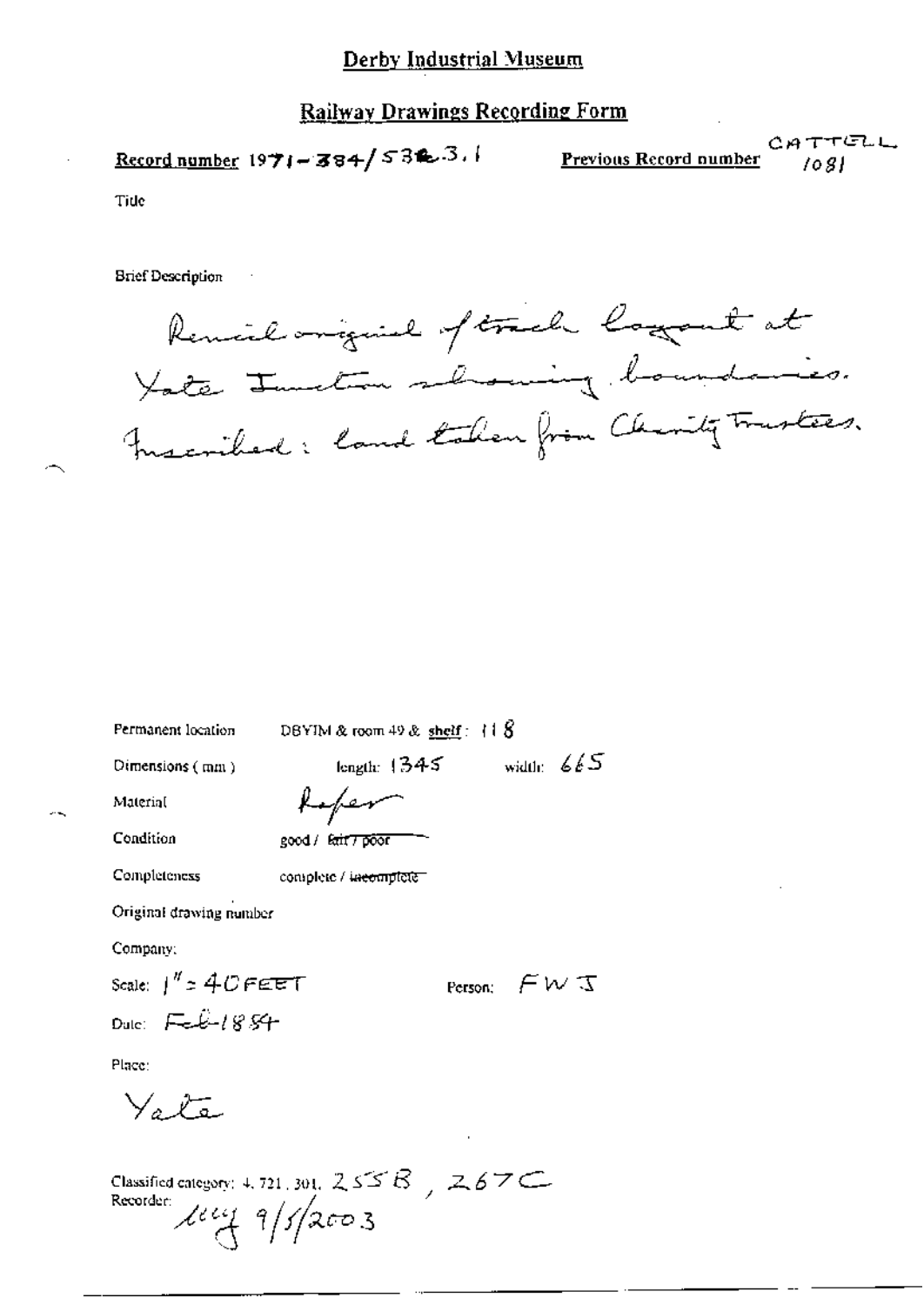CATTELL Record number  $1971 - 384/404$ . <u>Previous Record gumber</u> 1329 MIDLAND RAILWAY Title YATE & THORNBURY LINE Contract Section or Contract Plan Description book of Sections and plans for proposed **Brief Description** route from Late Station Junction to Floribury with branch off to Frampton Cottered. SECTION Showing landprofile and proposed track level with roads & watercourse tromings, Table of Cevels and gradients. Permanent location DBYIM & room 49 & shelf:  $116$ Dimensions (mm) length: 770 width:  $5/5$ Thimp<del>f</del>or Material Condition good / fair / poor Completeness complete / incomplete -Original drawing number  $\forall$  Q T | Company: MR Person GWalker Lithog Scale: PLAN  $1'' = 25$  cHANS Date:  $\frac{SCTime}{1} + \frac{4}{12} = 2\frac{1}{2}$  chang. HORIZ<br>Date:  $\frac{1}{12} = 25$  FEET. VERT WC<br>Landon Place: Yoke Junchion  $-M$  O  $CH$  -  $-M$  70CH Classified category:  $4.721$ ,  $301$ ,  $2.67C$ Recorder:

 $1109$   $11/2002$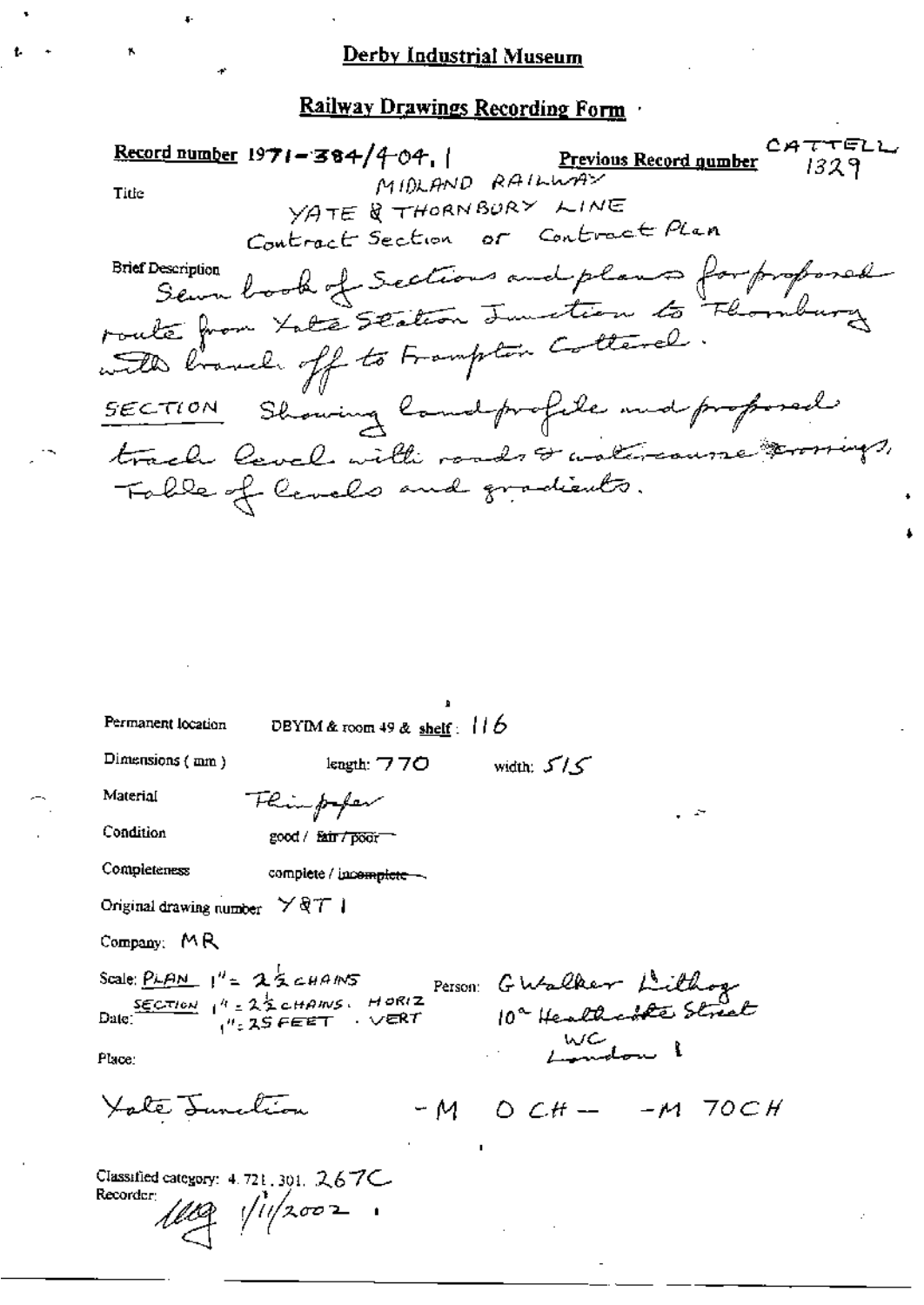CATTELL Record number 1971 - 384/4-04, 2 **Previous Record number**  $1329$ MIDLAND RAILWAY Title YATE & THORNBURY LINE or Contract Plan Contract Section semme book of Sections and plans for proposal **Brief Description** route from Late Station Junction to Flomburg with bound off to Frampton Cottanel. PLAN Showing proposed route with details of roads, buildings, untercauses, fields to boundaries. County of Gloucenter. Parcily of From Action. Parcily of Yate Landouners: Feoffes of Masons Chanty, William Reares. her John Wadham. Jone Langstoff. Ruth Stoneham. Joseph Gibbs. Saradiktickhem. Clarles Bruton. ht Co'l William Pearce & George Neale. Charles Bowyer. Tunction off briskol / Biominghom route north of Late Station. Permanent location DBYIM & room 49 & shelf:  $116$ Dimensions (mm) length:  $770$ کے *ا*ک : width Material Flinfofer Condition good / fair / poor Completeness complete / incomplete -Original drawing number  $\times$   $\frac{1}{2}$   $\frac{1}{1}$ Company:  $MR$ Scale:  $PLAN_1' = 25$  chans Person: GWalker Lithog SECTION  $t^n = 2 \leq c \text{transr}$   $HOR(Z)$ 10 Health able Street  $1''$ : 25 FEET  $\rightarrow$  VERT WC<br>London & Place:  $-M$  OCH  $-M$ 70C H Yate Innetion Classified category:  $4.721$ ,  $301$ ,  $2.67C$ Recorder:  $1/102$   $1/1/2002$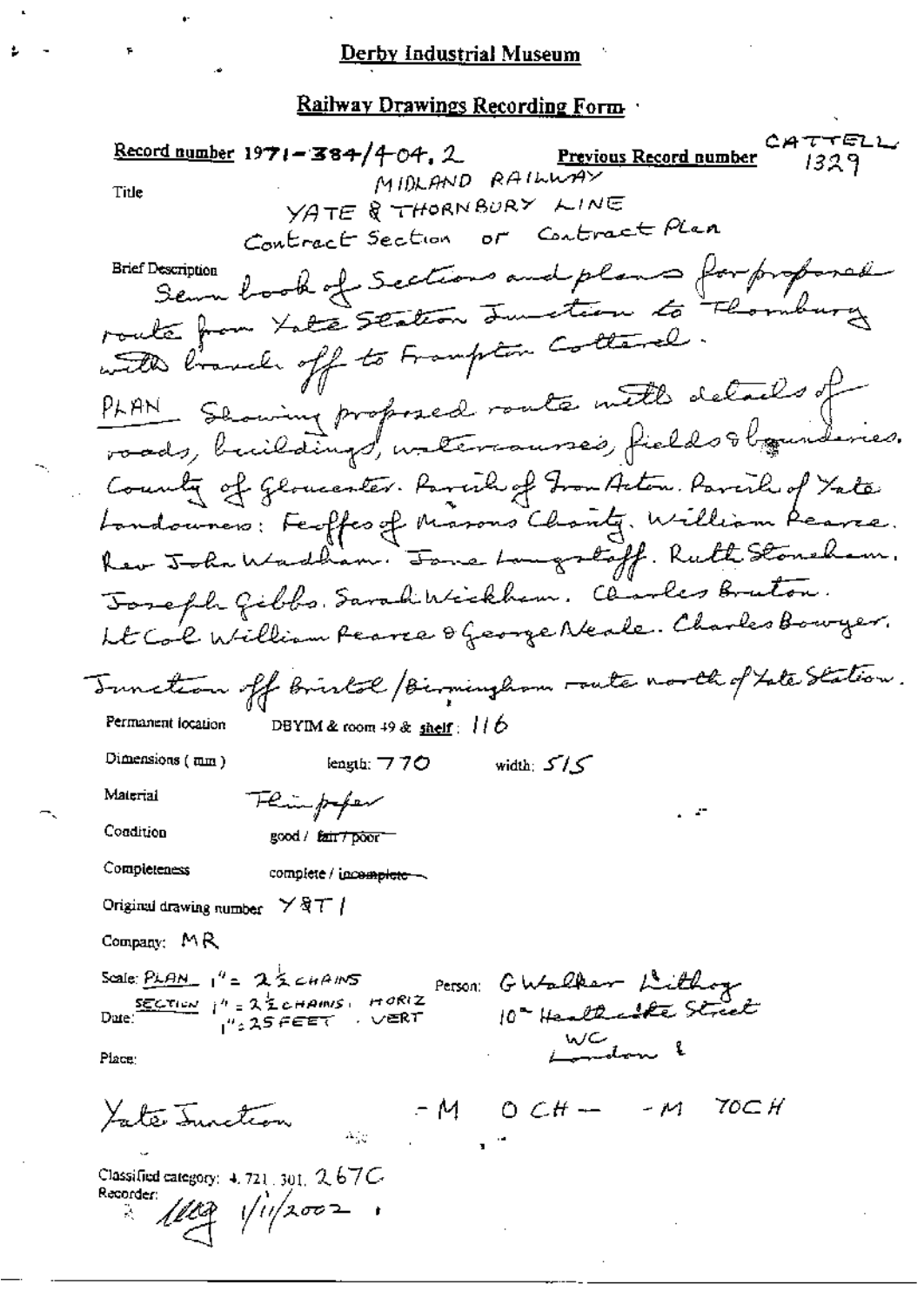CATTELL Record number  $1971 - 384/404$ , 3 Previous Record number 1329 MIDLAND RAILWAY Title YATE & THORNBURY LINE or Contract Plan Contract Section sem look of Sections and plans for proposal **Brief Description** route from Late Station Junction to Florida with branch off to Frampton Cottarel. Showing landprofile and profored  $SECTION$ track level with roads & watercourse terorings, Table of levels and gradients.

| Permanent location                                    | DBYIM & room 49 & shelf: $116$ |                                                                                                                                                   |  |
|-------------------------------------------------------|--------------------------------|---------------------------------------------------------------------------------------------------------------------------------------------------|--|
| Dimensions (mm)                                       | leagth: $770$                  | width: $5/5$                                                                                                                                      |  |
| Material                                              | Flumpfer                       |                                                                                                                                                   |  |
| Condition                                             | good / Exir/poor               |                                                                                                                                                   |  |
| Completeness                                          | complete / incomplete ~~       |                                                                                                                                                   |  |
| Original drawing number $\forall$ $\Diamond$ $\top$   |                                |                                                                                                                                                   |  |
| Company: MR                                           |                                |                                                                                                                                                   |  |
| Scale: $PLAM_1'' = 22EHMMS$                           |                                | Scale: $\frac{\rho_{LAM}}{\rho_{LAM}}$ , "= 25 cHAMS<br>Date: $\frac{sec_{\text{Time}}}{\rho_{LAM}}$ , "= 25 cHAMS. HORIZ Person: GWalker Littley |  |
| Place:                                                |                                |                                                                                                                                                   |  |
|                                                       |                                | $-M$ 70CH $-$ 1 M 60CH                                                                                                                            |  |
| Classified category: 4, 721, 301, 267 C-<br>Recorder: | $1109$ $11/2002$               |                                                                                                                                                   |  |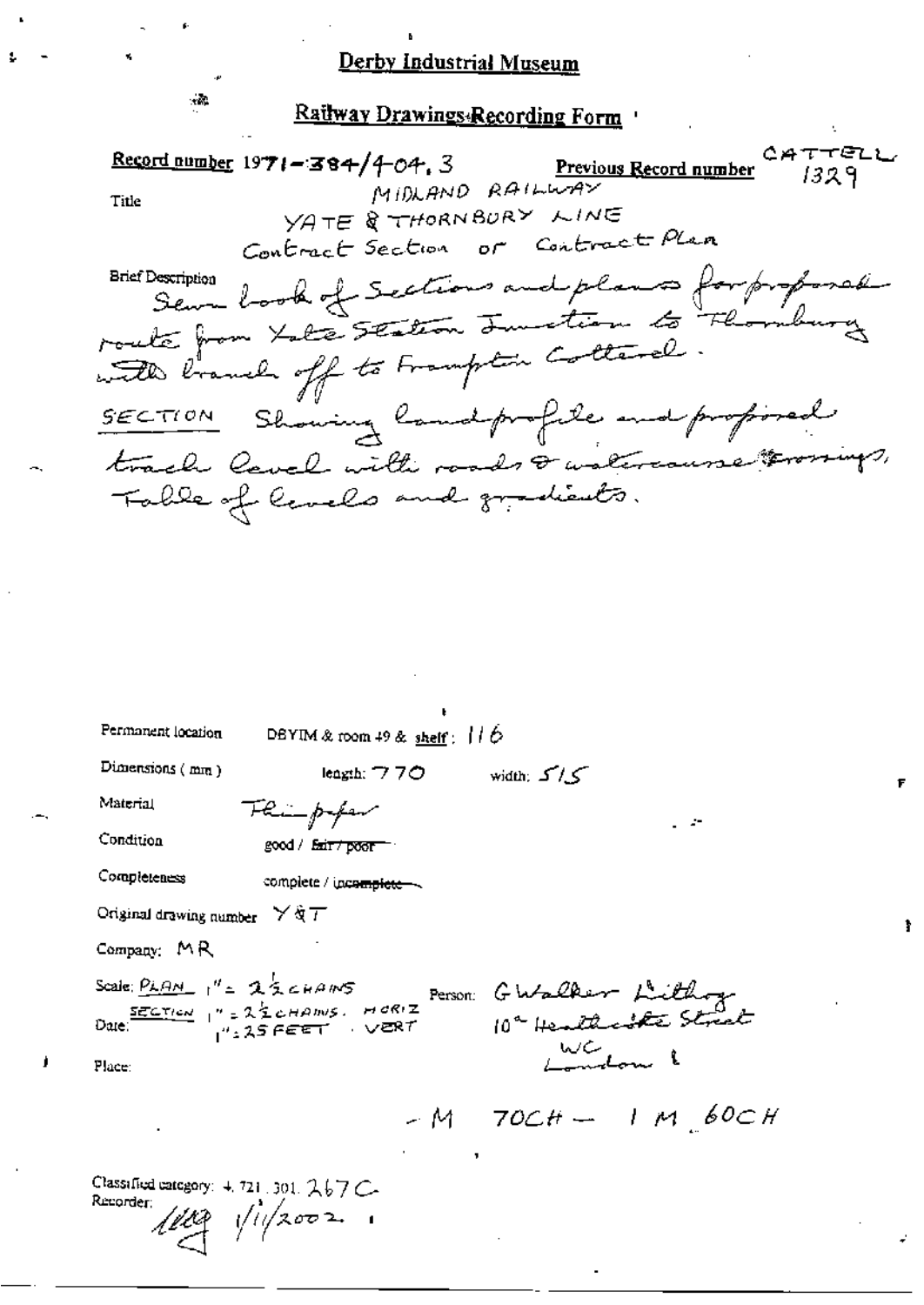Record namber 1971-384/4-04, 4  $CAT$ Previous Record number  $1329$ MIDLAND RAILWAY Tide YATE & THORNBURY LINE or Contract Plan Contract Section **Brief Description** Semme book of Sections and plans for proposed route from Late Station Junction to This with branch off to Frampton Cottaral PLAN Showing proposed route with details of Country of Gloucever. Favorh of Tron Action. Landouvers: HCL William Pearce & George Neale. John Bowie. Toseph Gibls. Mary Lucy Sheaw. Dean & Clopter of Clorent Church Oxford Permanent location DBYIM & room 49 & shelf:  $116$ Dimensions (mm) leagth: 770 width:  $5/5$ Material Flinpoper Condition good / Eain / poor Completeness complete / incomplete-Original drawing number  $\times$   $\forall$   $\forall$   $\top$ Company: MR Scale: PLAN 1'= 23 CHAMS Person GWalker Littling  $\frac{\text{SCCTion}}{1}$   $1^n$  = 23 chains. Hariz 10° Healthank Street 1": 25 FEET  $\sim$   $\vee$   $\mathbb{R}$   $\tau$ WC<br><del>endo</del>n l Place:  $M$  70CH  $-$  1 M 60CH Classified category: 4, 721, 301, 267C-Recorder:  $1/1/2002$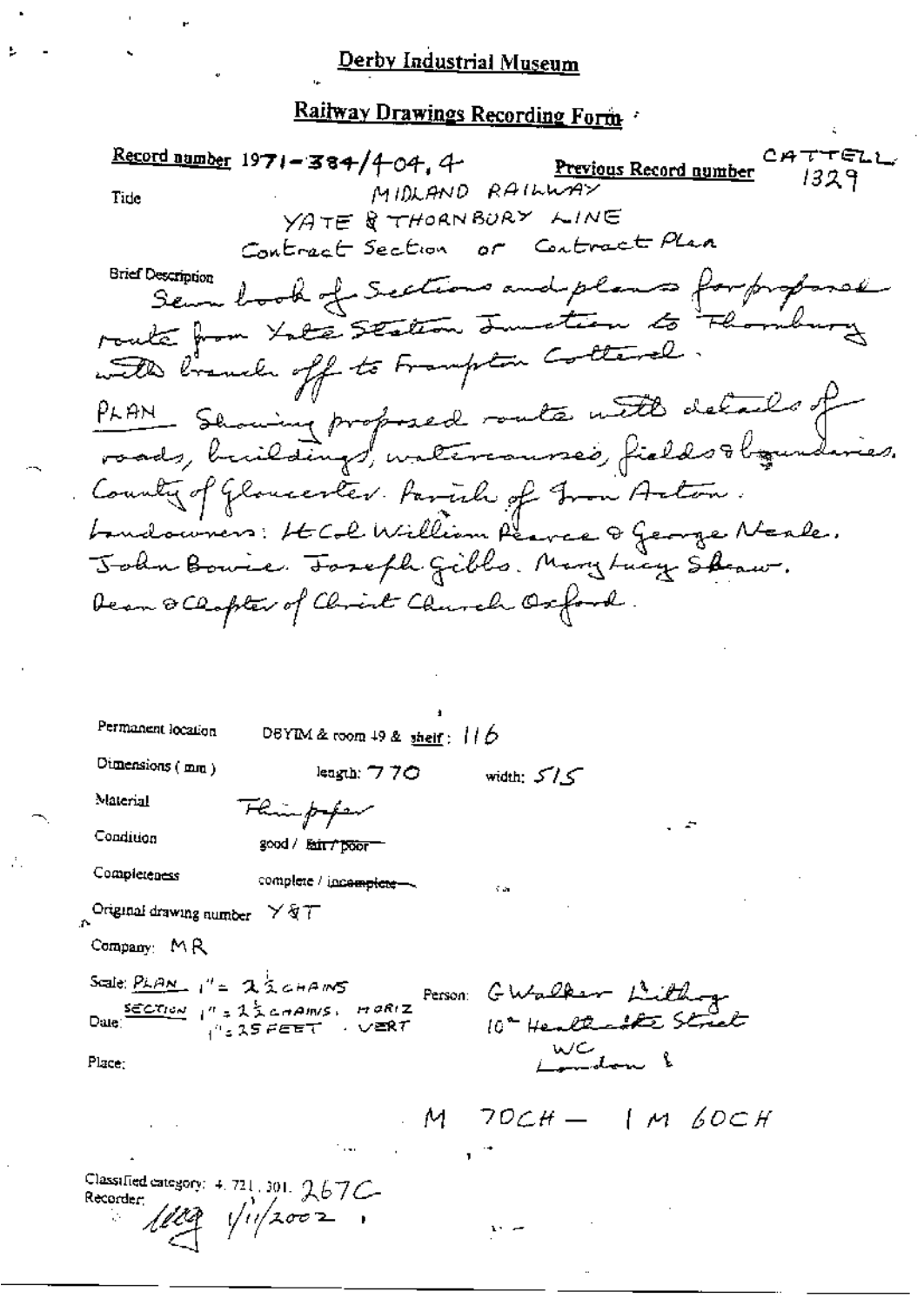TO4.5 Previous Record number<br>MIDLAND RAILWAY  $CATTEL$  $\frac{\text{Record number}}{1971 - 384/404.5}$  $1329$ Title YATE & THORNBURY LINE Contract Section or Contract Plan **Brief Description** serve book of Sections and plans for proposed roate from tate section Junction to Floribury with branch off to Frampton Cottarel. SECTION Showing landprofile and profised track laval with roads & watercourse &romings, Table of Cenels and gradients. in Tunction with Branch to Frampton Cotterel at  $1M66cH$ Permanent location DBYIM & room 49 & shelf:  $116$ Dimensions (mm) length: 770 width: 515 Material Thimpfor Condition good / fair / poor Completeness complete / incomplete ~~ Onginal drawing number  $\times$   $\forall$   $\forall$   $\top$   $\prec$ Company:  $MR$ Scale PLAN 1"= 25 CHAINS Person: GWalker Lithog Date:  $\frac{\text{SECT}(c_{\text{max}})}{1}$  |" =  $2\frac{1}{2}$  cHAINS. HCRIZ 10ª Healthcourte Street  $\mu_{\pm}$ 25 FEET  $\rightarrow$  VERT WC 10m 8 Place:  $/M$  60  $CH = 2$  M 50  $CH$ Classified category: 4, 721, 301,  $767C$ Recorder:  $\mathbb{R}^2$  $1102$   $11/2002$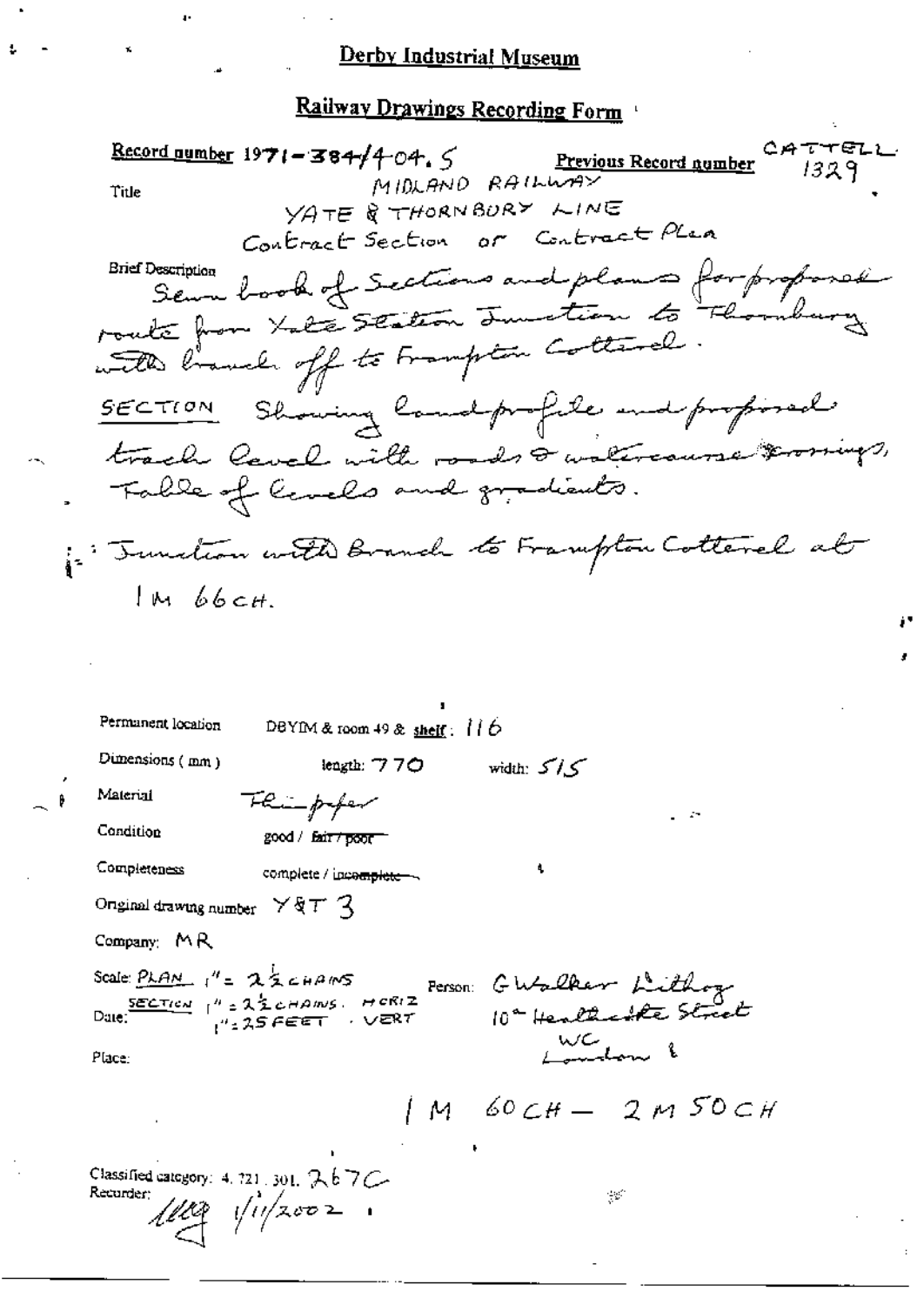Record number  $1971 - 384/404.6$ CATTELL Previous Record number  $1329$ MIDLAND RAILWAY Title YATE & THORNBURY LINE Contract Section or Contract Plan **Brief Description** Sem look of Sections and plans for proposal roake from take section Junction to thornh with limits off to Frampton Cottanal PLAN Showing proposed route with details of · County of Gloucester. family of Gron Actor Landonners: Toseph Blackwell. Henry Carpenter Ray. Rt Hom Lord Broughton. Rev Alfred Harford. Permanent location DBYIM & room 49 & shelf:  $116$ Dimensions (mm) leagth: フフ〇 width:  $5^{\prime}/5^{\prime}$ Material Thimpyfor Condition good / fair / poor Completeness complete / incomplete-Original drawing number Y & T 3 Company:  $M$ R Scale:  $PLAN$ ,  $I' = 2ZEMANS$ Person: GWalker Lithog Date  $\frac{\sec x_{\text{final}}}{x}$   $x^4 = 2.5$  change HORIZ 10ª Health street ್ಷಿ<sub>-</sub>15 ಕರ್ಷ - VERT WC<br>London l Place:  $2M$   $CH - 2M60CH$ Classified category: 4, 721, 301, 267C-Recorder:  $\ell\ell q$   $\sqrt{q}$   $\sqrt{q}$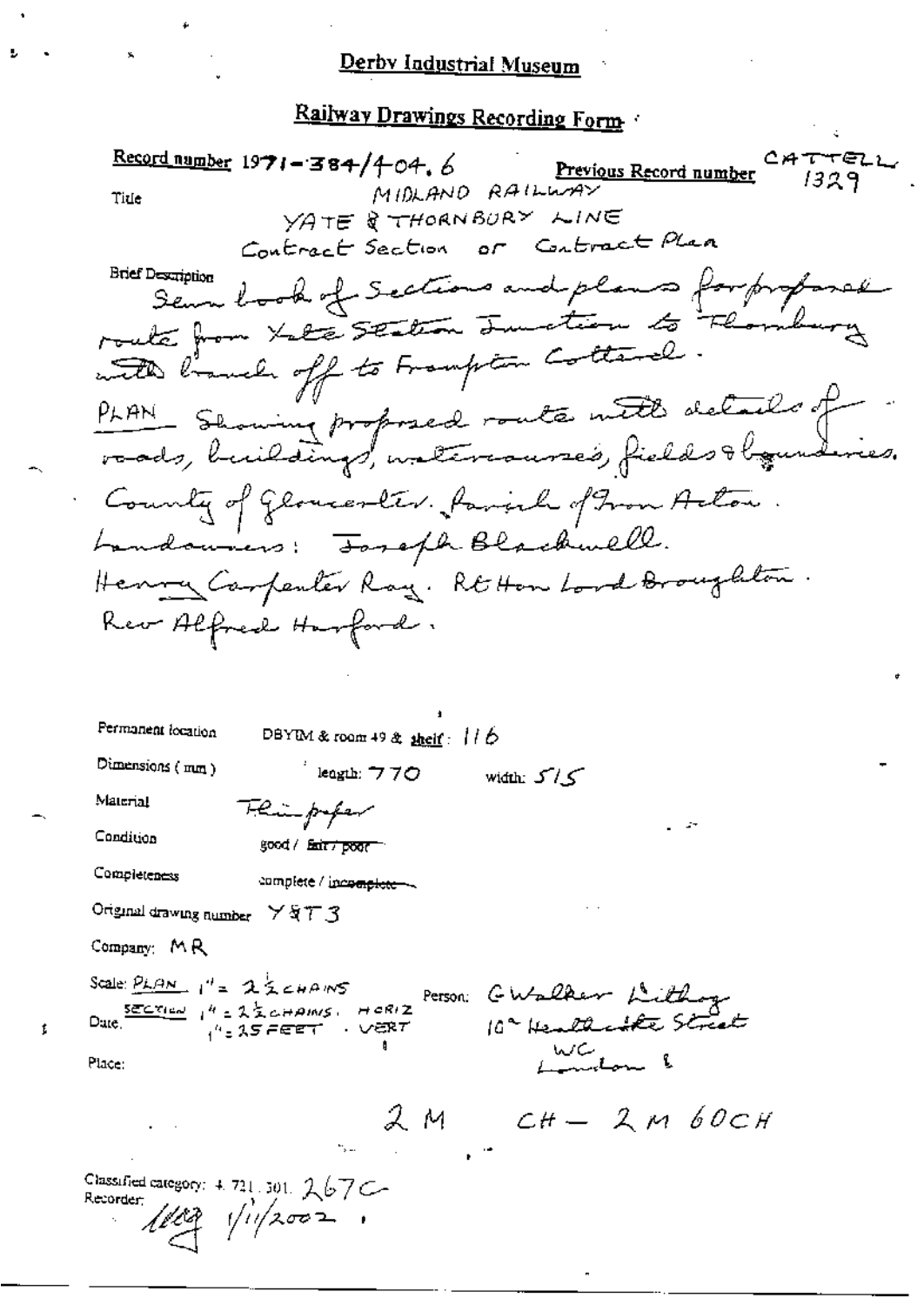Record number 1971-384/4-04.7 Previous Record number  $1329$ MIDLAND RAILWAY Title YATE & THORNBURY LINE Contract Section or Contract Plan Sem book of Sections and plans for proposed **Brief Description** route from Late Station Junction to Flormbus with branch off to Frampton Cottanel. Showing landprofile and profined  $SECTION$ track level with roads & watercourse trosings, Table of levels and gradients.

| Permanent location                                     | DBYIM & room 49 & shelf. $116$ |                                                                                                                                                                                                                                    |
|--------------------------------------------------------|--------------------------------|------------------------------------------------------------------------------------------------------------------------------------------------------------------------------------------------------------------------------------|
| Dimensions $(mn)$                                      | length: $770$                  | width: $5/5$                                                                                                                                                                                                                       |
| Material                                               | Flin paper                     |                                                                                                                                                                                                                                    |
| Condition                                              | good / fair7 poor -            |                                                                                                                                                                                                                                    |
| Completeness                                           | complete / incomplete -        |                                                                                                                                                                                                                                    |
| Original drawing number $\times$ Q T 4                 |                                |                                                                                                                                                                                                                                    |
| Company: $M \, R$                                      |                                |                                                                                                                                                                                                                                    |
|                                                        |                                | Scale: PLAN $i^{\prime} = 2\frac{1}{2}$ cHANS<br>Date: $\frac{sec\pi \omega}{i^{\prime\prime} = 2\frac{1}{2}$ cHANS. HORIZ<br>Date: $\frac{sec\pi \omega}{i^{\prime\prime} = 25 \text{ FEET}}$ . VERT 10 <sup>2</sup> Healthcore ? |
|                                                        |                                |                                                                                                                                                                                                                                    |
|                                                        |                                | $2M50CH - 3M40CH$                                                                                                                                                                                                                  |
| Classified category: 4, 721, 301, 2, 67C-<br>Recorder: | $1122$ $11/2002$               |                                                                                                                                                                                                                                    |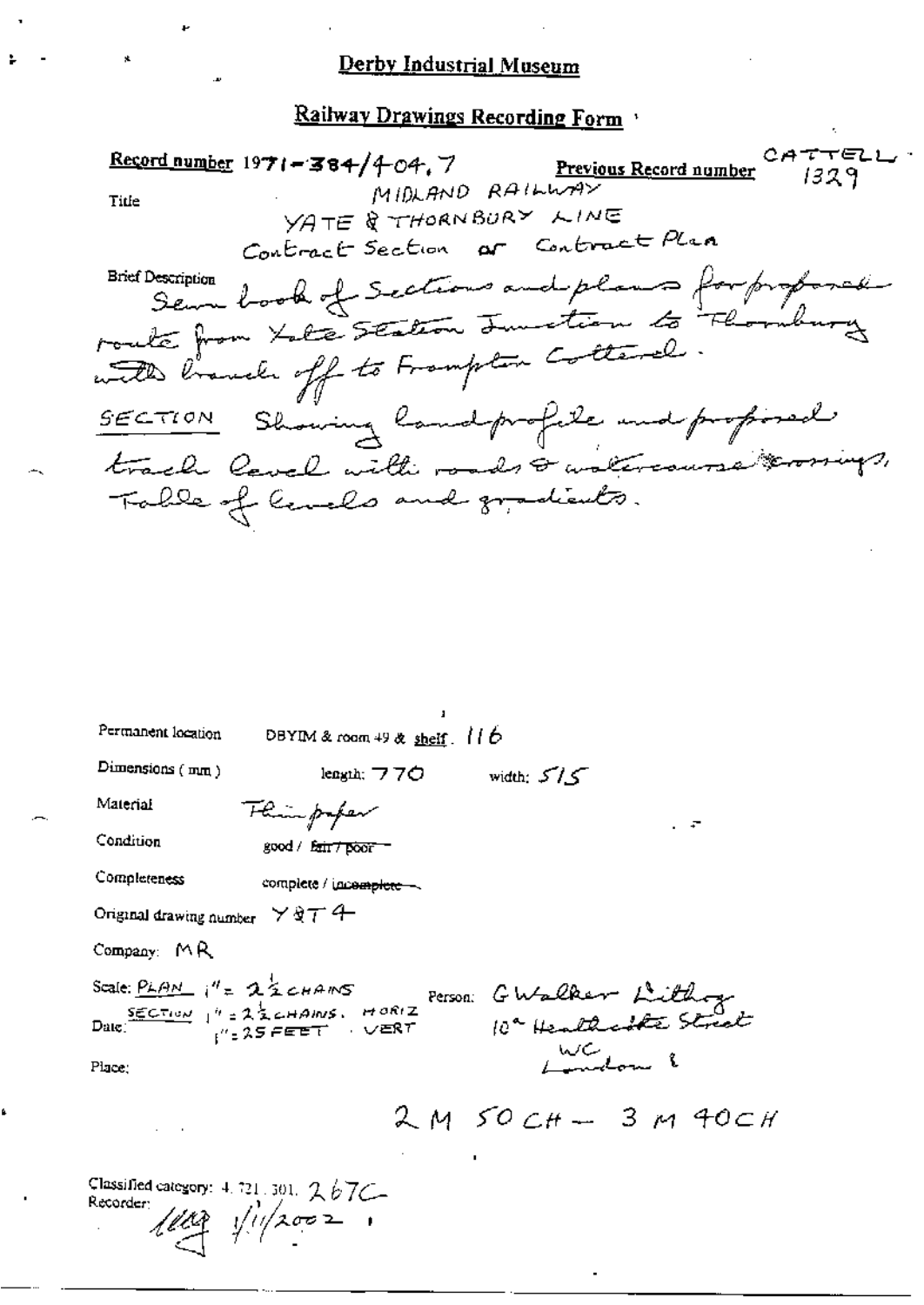# <u>Derby Industrial Museum</u>

CATTELL Record number  $1971 - 384/404.8$ Previous Record number 1329 MIDLAND RAILWAY Title YATE & THORNBURY LINE Contract Section or Contract Plan **Brief Description** Sem book of Sections and plans for proposed route from Late Station Junction to Florid with branch off to Frampton Cottanal. PLAN Seming proposed route with details of roads, buildings, untercourses, fields togunderies. County of Gloucester, Chapelry of Rangeworthy. Pavil of From Acton bandowners: Rev Alfred Harford. Dean Delhafter of Christ Church Oxford. Sarah Morgous & Susan Ray. Joseph Newman. John Bowe. John Country. Churchwardeas & Oversears of Rangeworthy. William John Phelps. Permanent location DBYIM & room 49 & shelf:  $116$ Dimensions (mm)  $k$ ngth:  $770$ width  $5/5$ Material Flinpiper Condition good / fair / poor Completeness complete / incomplete-Original drawing number  $\times$  &  $\tau$   $4$ ÿ Company: MR Date: 1" = 23 CHAMPS, MORIZ Person: CWalker Lithogy 10ª Hentlechte Street  $\sim$   $\vee$   $\in$ RT  $\frac{1}{4}$   $\frac{1}{2}$   $\frac{1}{2}$   $\frac{1}{2}$   $\frac{1}{2}$   $\frac{1}{2}$   $\frac{1}{2}$   $\frac{1}{2}$   $\frac{1}{2}$   $\frac{1}{2}$   $\frac{1}{2}$ WC<br>London 1 Place: 2 M 70 CH - 3 M 54 CH Classified category: 4, 721, 301,  $267$ C  $\sqrt{\frac{1}{2}}$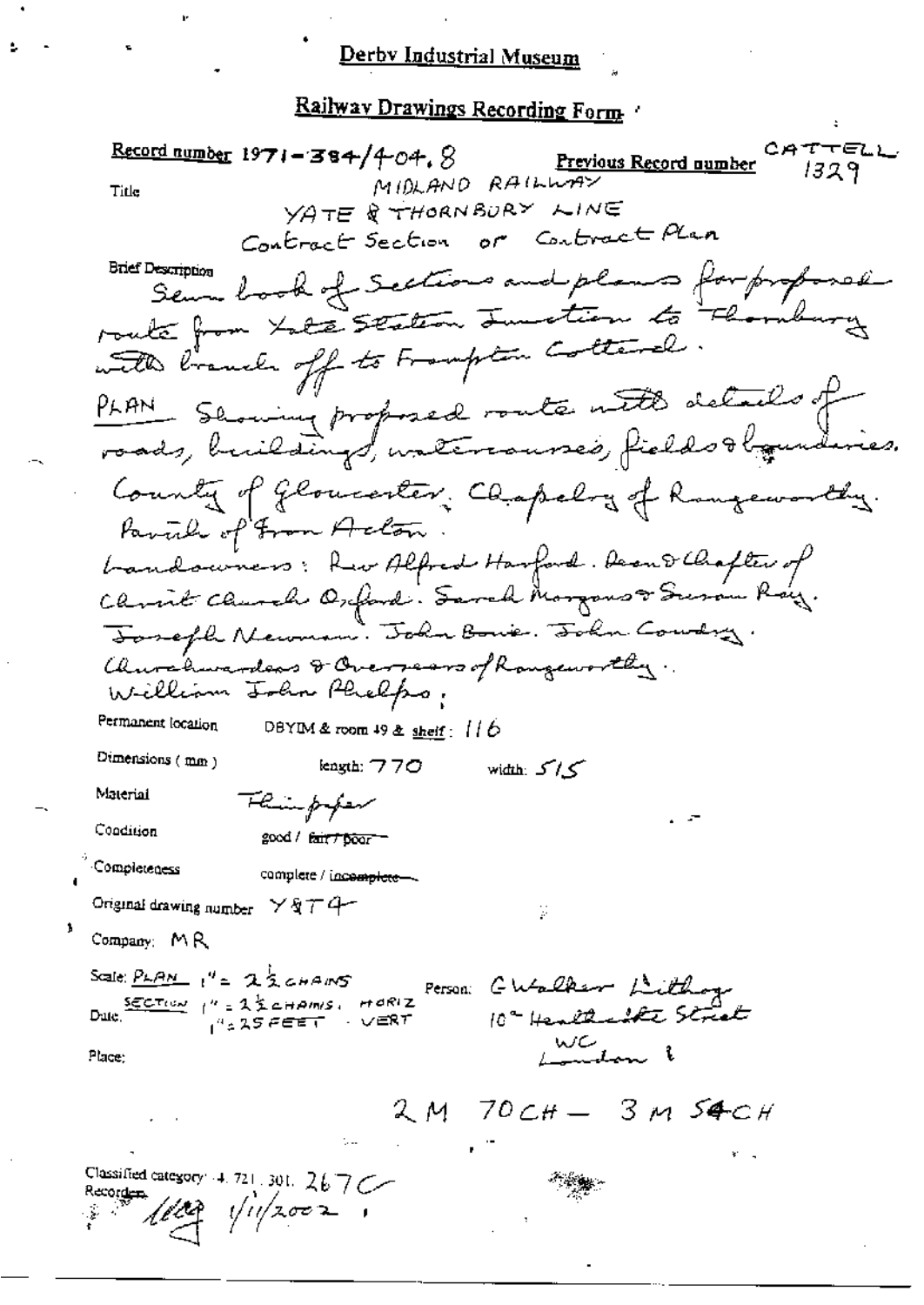CATTELL  $\frac{\text{Record number}}{1971 - 384}/404.9$ Previous Record number  $1329$ MIDLAND RAILWAY Title YATE & THORNBURY LINE Contract Section or Contract Plan semme book of Sections and plans for proposed **Brief Description** route from Late Station Involtion to Thombus Showing landprofile and professed  $SECTION$ track level with roads & watercourse tor Fable of Cenels and gradients.

| Permanent location                                          | DBYIM & room 49 & shelf: $116$                   |                   |  |
|-------------------------------------------------------------|--------------------------------------------------|-------------------|--|
| Dimensions (mm)                                             | length: $770$ width: $5/5$                       |                   |  |
| Material                                                    | Flingway                                         |                   |  |
| Condition                                                   | good / fair / poor -                             |                   |  |
| Completeness                                                | complete / incomplete -                          |                   |  |
| Onginal drawing number $\forall$ $\exists$ $\top$ $\exists$ |                                                  |                   |  |
| Company: $M \, R$                                           |                                                  |                   |  |
|                                                             | Scale: PLAN 1" = 22 CHAMS Person: GWalker Lithog |                   |  |
|                                                             |                                                  |                   |  |
| Place:                                                      |                                                  | WC don 1          |  |
|                                                             |                                                  | $3M40CH - 4M30CH$ |  |
|                                                             |                                                  |                   |  |
| Classified category: $4, 721, 501, 267C$<br>Recorder:       | $1103$ $11/2002$                                 |                   |  |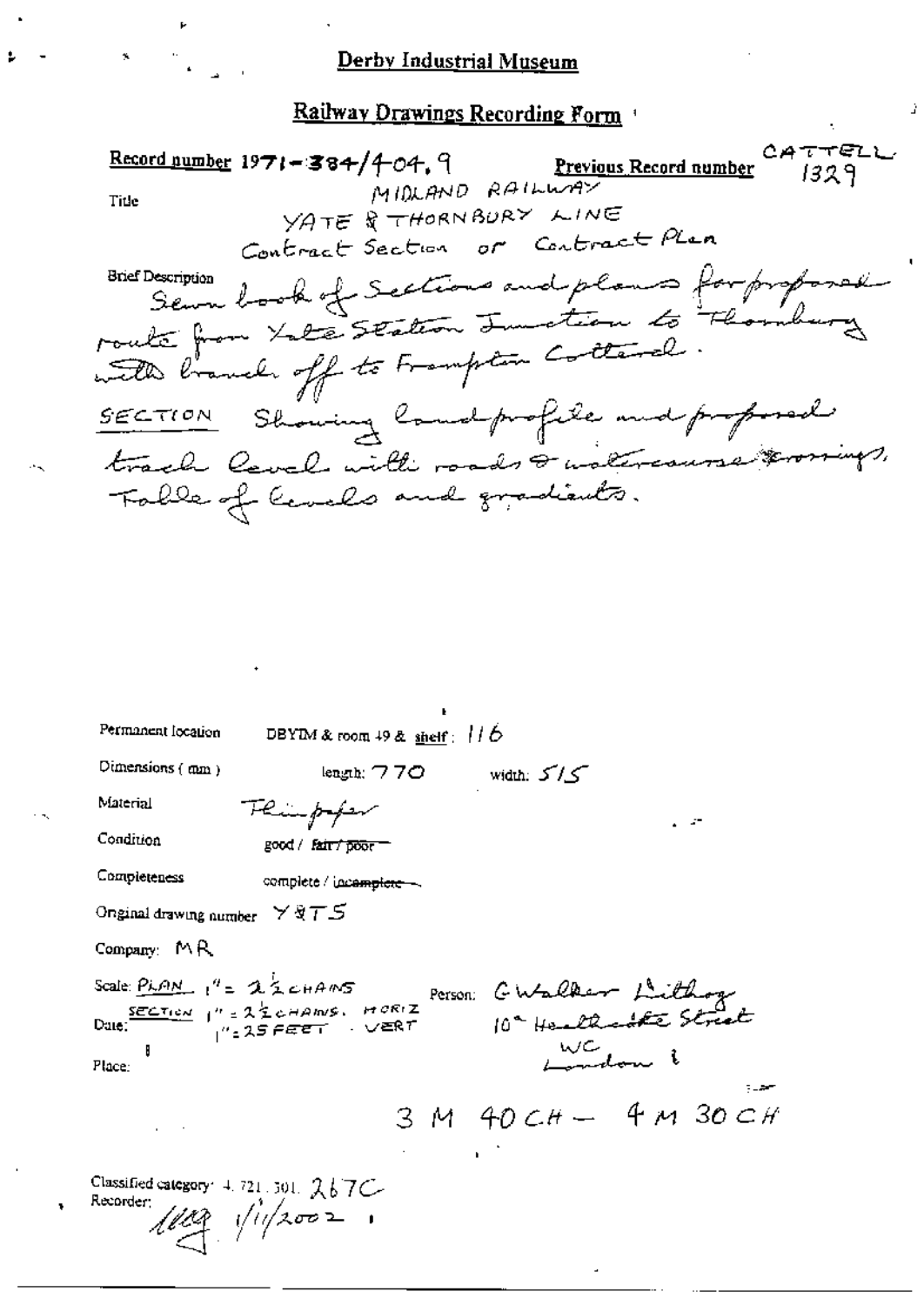CATTELL Record number 1971-384/4-04, 10 Previous Record number 1329 MIDLAND RAILWAY Title YATE & THORNBURY LINE Contract Section or Contract Plan Sema book of Sections and plans for proposed **Brief Description** roake from take sention Junction to Florid with linnels off to Frampton Collegel. PLAN Showing proposed route with details of roads, buildings, untercourses, fields Hogenderies. County of Glomeester. Brisk of Tytherington. Chapelon of Rangeworthy. Landowners; William Isla Phalps. William Henry Honeywell. The mas Hardwick. River Ladend for ISCH Permanent location DBYIM & room 49 & shelf:  $116$ Dimensions (mm) leagth: 770 width:  $5/5$ Material Flümpoper Condition good / fair / poor Completeness complete / incomplete ~~ Onginal drawing number  $\times$  Q  $\tau$  S Company:  $M$ R Scale:  $PLAN$   $I' = 25$  chans Person: GWalker Lithogen Date:  $\frac{SCCTred}{I}$   $I'' = 22$  change. HORIZ 10ª Healthcatte Street  $\vee$   $\mathbb{R}$   $\uparrow$  $1$   $\mu$  = 25 FEET WC<br>London 1 Place:  $3M$  SSCH - 4 m 45 CH Classified category: 4-721-301, 267C-Recorder: ung vivan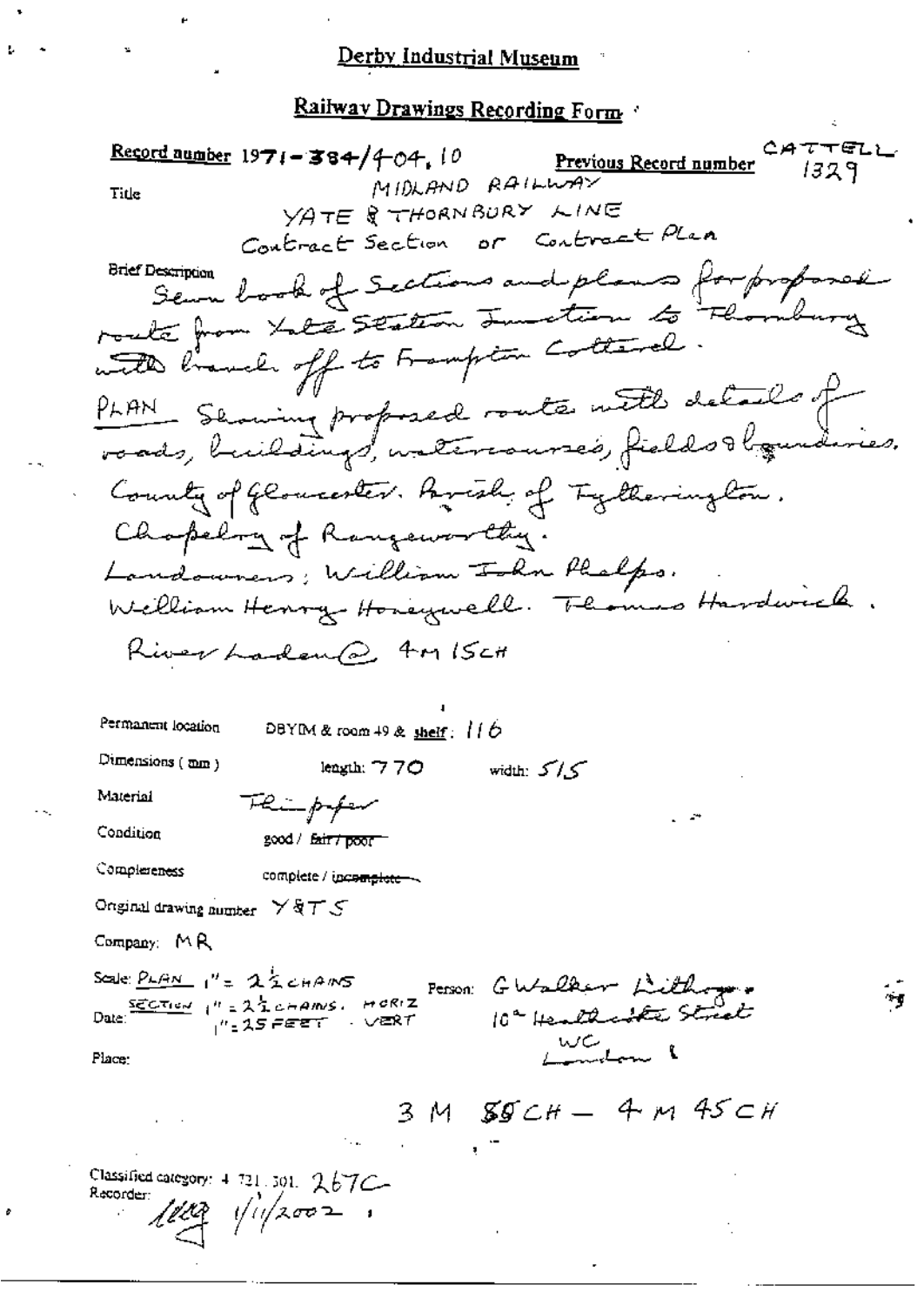9-04. !!<br>MIDLAND RAILWAY CATTELL Record number  $1971 - 384/404$ , !! 1329 Title YATE & THORNBURY LINE Contract Section or Contract Plan comption book of Sections and plans for proposal **Brief Description** route from take staten Junction to Floribury with branch off to Framption Cottanel. SECTION Showing landprofile and proposed track level with roads & watercourse Frommys, Fable of lands and gradients. Permanent location DBYIM & room  $49$  & shelf:  $116$ 

Dimensions (mm)

کے *اگ* : width length:  $770$ 

Material Condition

good / fair / poor

Thimp for

Completeness

complete / incomplete --

Original drawing number  $\times$  aT  $6$ 

Company:  $MR$ 

FERENCE 1"= 25 CHAMS PETSOR GWalker Littley Scale:  $PLAM$   $i'' = 25$   $CLAMS$ WC<br>London 1 Place:

 $4M$  30 CH - 5 M 20 CH

Classified category:  $4.721$ ,  $301$ ,  $2/57$ C-Recorder:  $1122$   $112002$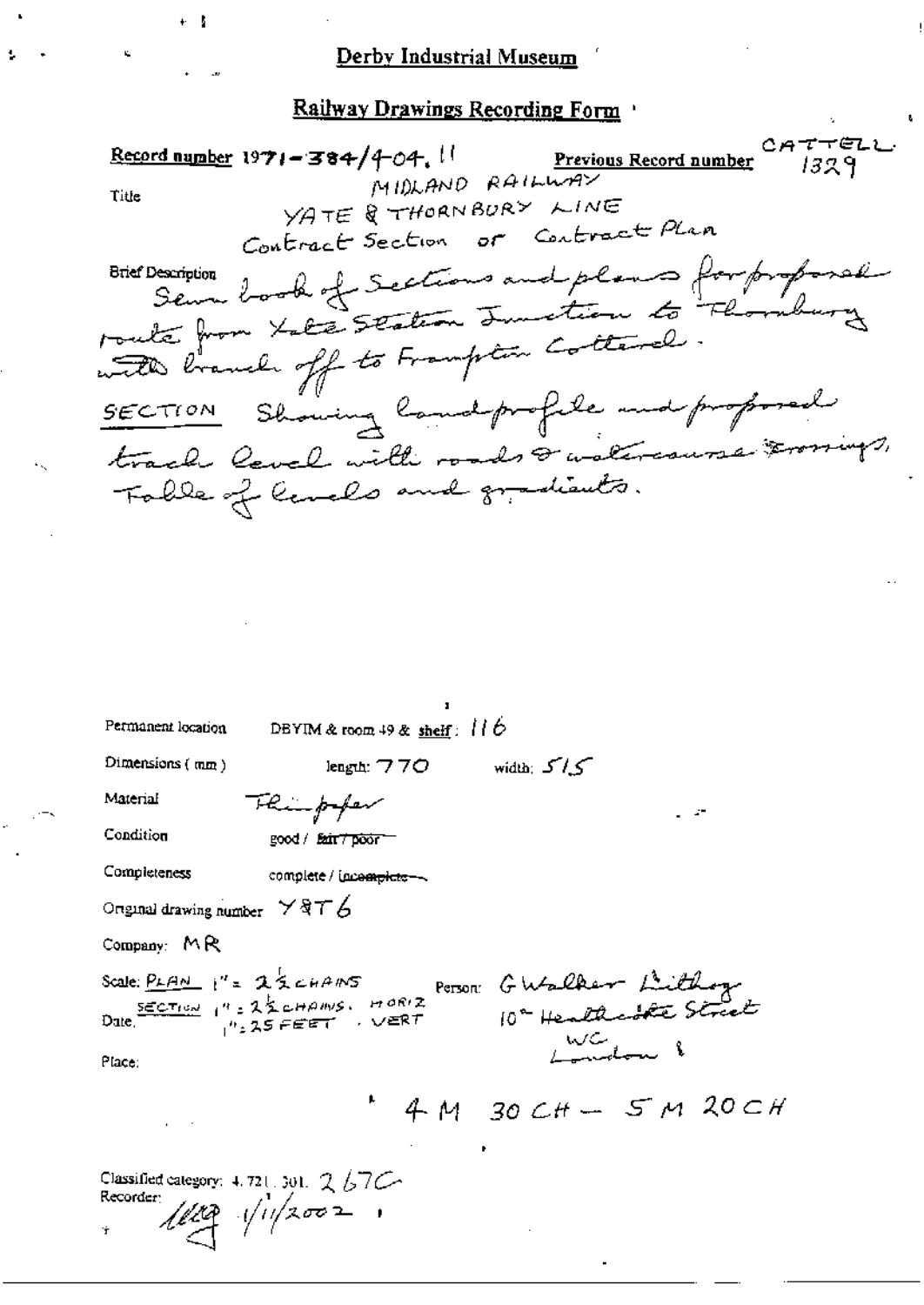<u>Railway Drawings Recording Form at</u>

CATTELL  $\frac{\text{Record number}}{1971 - 384}$  + 04, 12 Previous Record number 1329 MIDLAND RAILWAY Title YATE & THORNBURY LINE Contract Section or Contract Plan Sewe book of Sections and plans for proposed **Srief Description** route from Late Station Junction to "Floribury with branch off to Frampton Cottanal. PLAN Seming proposed route with details of County of Gloucenter: Pavid of Fytherington. Landswers: Flores Hardwich, Aiscille Marris. Lords of the Manor of Tytherington, Richard Amiels Formes Heat Rumell. Permanent location DBYIM & room  $+9$  & shelf:  $110$ Dumensions (mm) width:  $5/5$ length:  $770$ Material Flin poper Condition good / fair7poor-Completeness complete / incomplete -Original drawing number  $\times$   $\forall$   $\forall$   $\top$  6 Company:  $M$ R Person: GWalker Lithog Scale:  $PLAN_1' = 2 \leq CHPMS$  $SCCTion$   $1^n$  = 22 change  $H^{GR/2}$ 10° Henthe streets . ∨<del>E</del>RT `,″, 25 FEET WC 1 Place:  $4 M 44CH - 5 M 34 CH$ Trytherington Classified category:  $4.721$ , 301,  $2.67C$  $\frac{1}{2}$   $\frac{1}{2002}$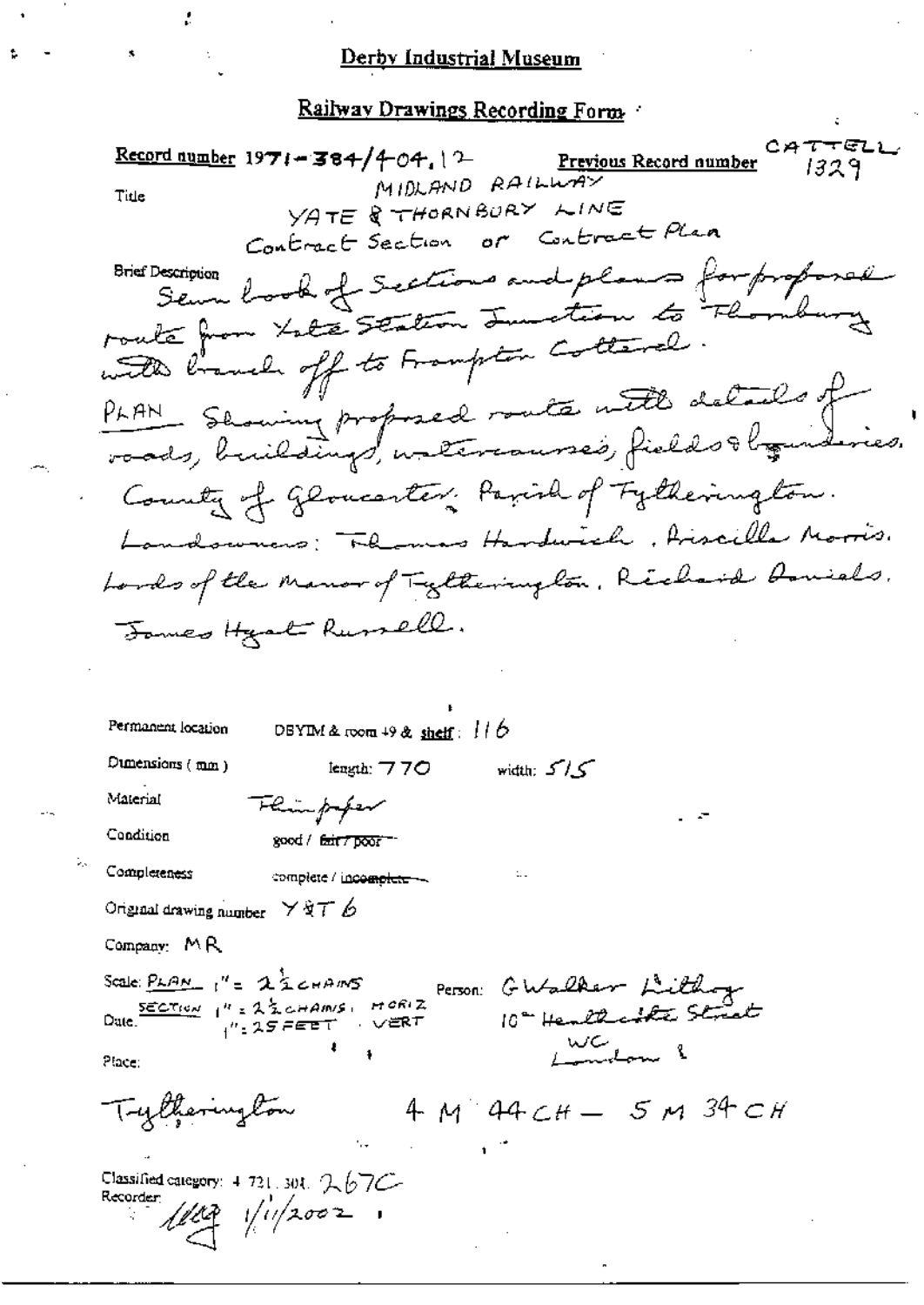Previous Record number MRP132/812 Record number 1997-5/726,  $\{$ County of GLoucester Title Parish of Tytherington **Brief Description** Plan of imple track between STAP and 6MP on Yate to Floraburg route. Marlied at various locations for additional underwing of cutting. 200 god turnel between 5285 # MP DBYIM & room 49 & shelf:  $9 +$ Permanent location length:  $2.030$  width:  $660$ Dimensions (mm) Poperon follow Material Condition good / fair / poor Completeness complete / incomplete  $,609$ Original drawing number  $\overline{\mathbf{X}\mathbf{V}}$ Company: MR Scale:  $\int''$   $\approx$  (  $\approx$   $H$  $\approx$   $H$ Person:  $\epsilon$   $\tau$   $\rho$ Date: May  $1885$ Place: Tylkemington

Classified category: 4, 721, 301, 2.67C-Recorder: 11H 4 30/4/1999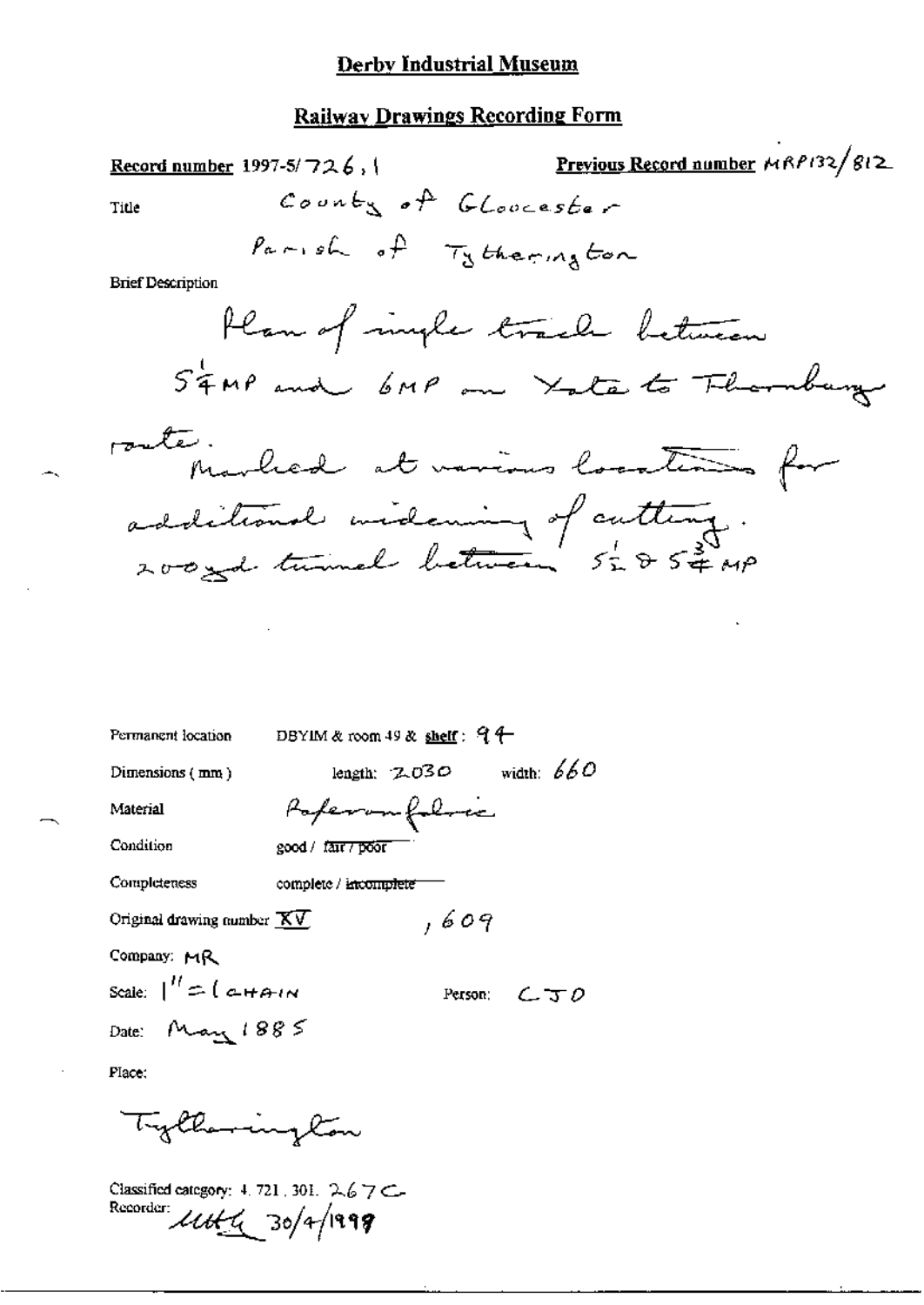# **Railway Drawings Recording Form**

Record number 1997-5/726, 2 County of Title

**Brief Description** 



Permanent location

DBYIM & room 49 & shelf: 94-

Dimensions (mm)

length:  $\mathcal{Q}_1$   $\leq$  width:  $435$ 

Material

Paperon folice

Condition

Completeness

complete / incomplete"

good / fair / poor

Original drawing number  $\overline{XU}$  56

Company:  $MR$ 

Scale:  $1^{n} = 40$  FEET

Person: C JO

Date: 26 March 1885

Place:

Trythoninghon

Classified category: 4, 721, 301, 2, 6, 7 C. Recorder:

 $1001804/1999$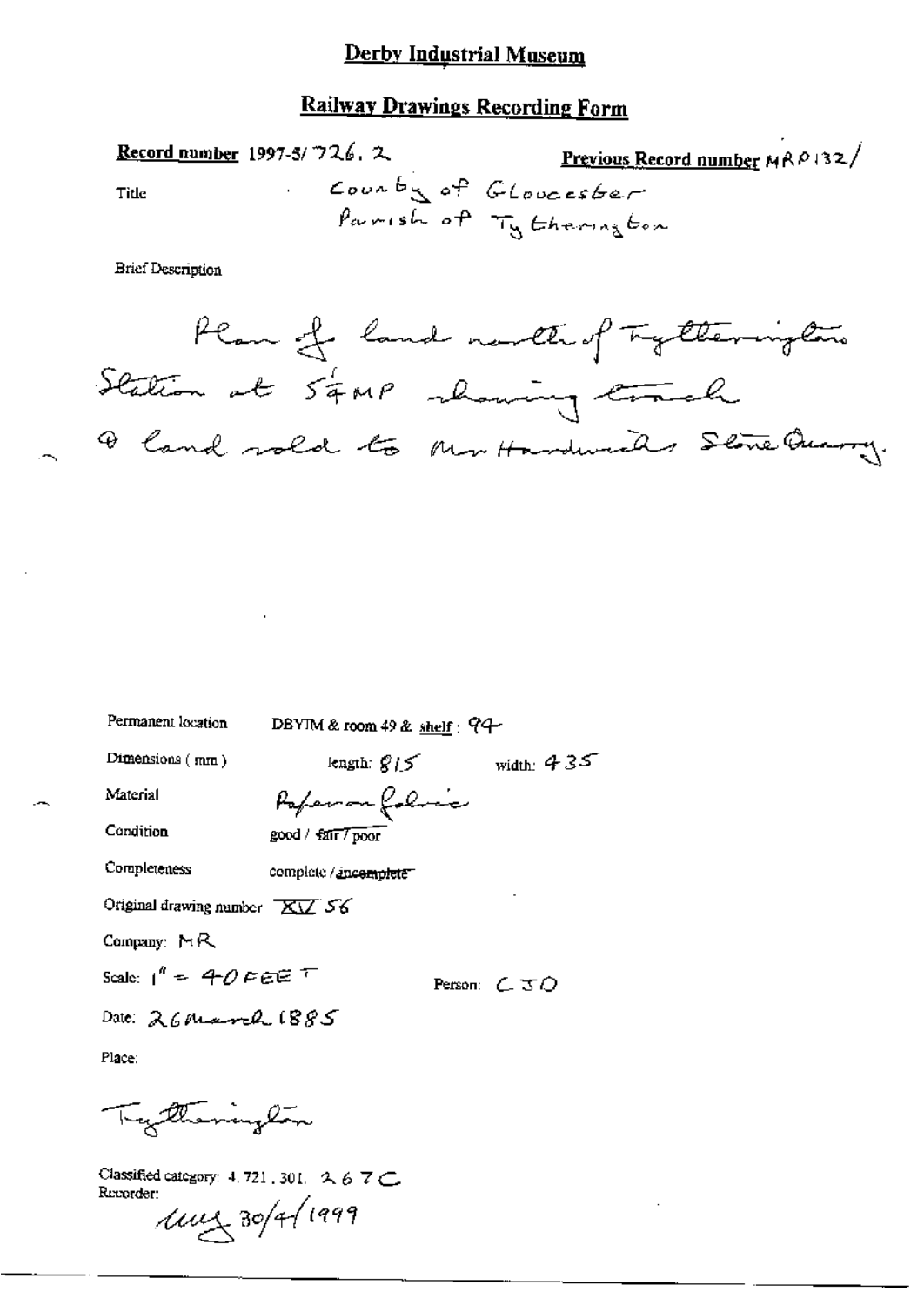Record number 1971-384/4-04, 13 Previous Record number  $1329$ MIDLAND RAILWAY Title YATE & THORNBURY LINE Contract Section or Contract Plan **Brief Description** comption book of Sections and plans for proposed route from take station Junction to Floribury with branch off to Frampton Cottarel. SECTION Showing Candprofile and proposal track level with roads & watercourse terosings. Table of levels and gradients. Permanent location DBYIM & room 49 & shelf:  $116$ Dimensions (mm) length: 770 width:  $5/5$ Material Flingforfer Condition good / fair7 poor Completeness complete / incomplete ~ Original drawing number  $\times$   $\sqrt{4}$   $\top$   $\top$ r. Company: MR Scale: PLAN 1"= 23 CHAINS Person: GWalker Lithog<br>10ª Healthcolte Street Date:  $\frac{SECTION}{1^{n} = 25 \text{ terms}}$ , MORIZ Place:  $5M$  20 $CH - 6M$  10CH Classified category: 4, 721, 30k, 267C-Recorder:  $1/10$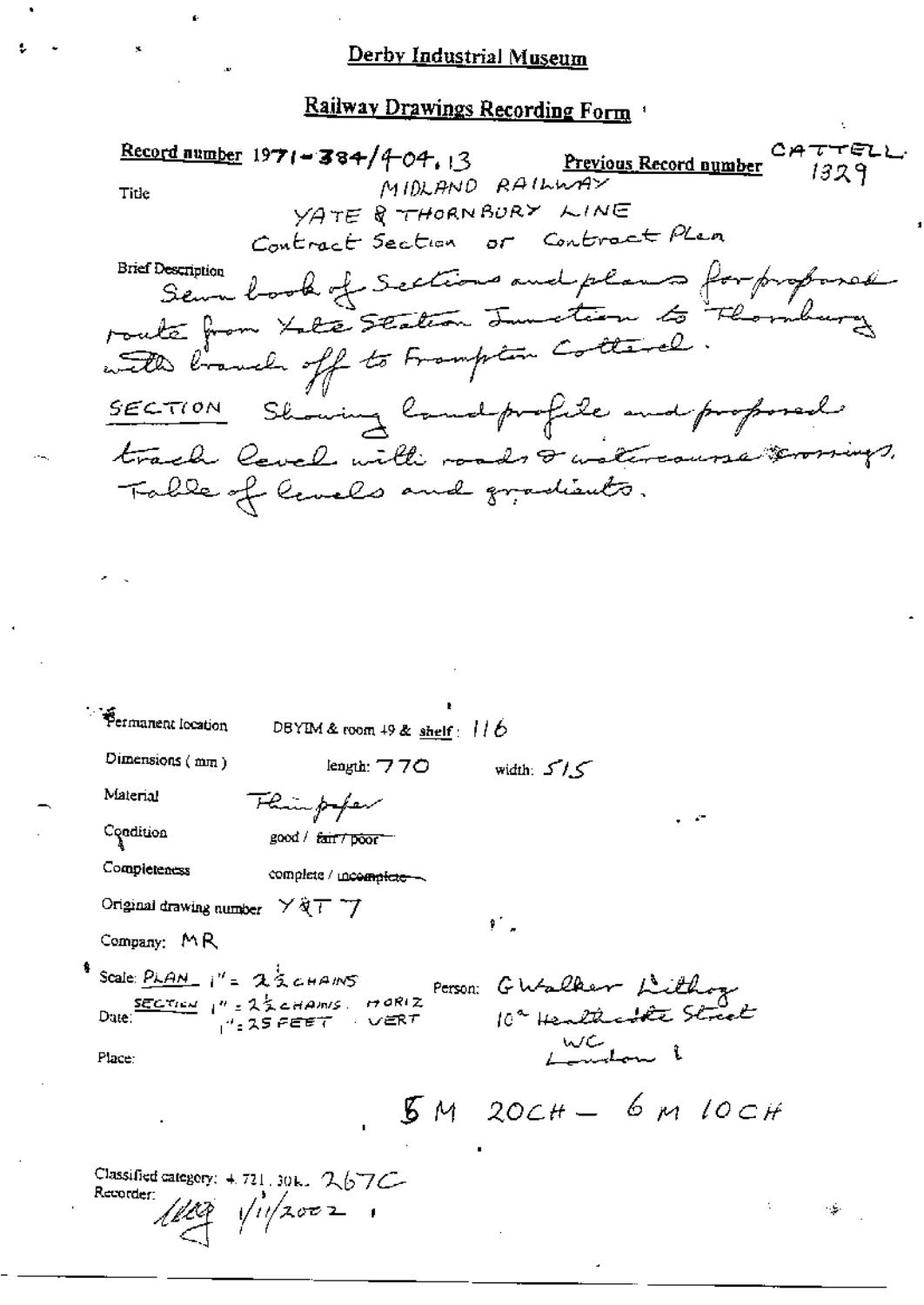Record number 1971 - 384/404, 14 CATTELL Previous Record number  $1329$ MIDLAND RAILWAY Tide YATE & THORNBURY LINE or Contract Plan Contract Section Brief Description Sem book of Sections and plans for proposal route from Leta Station Junction to Thom with branch off to Frampton Cottarel PLAN Showing proposed route with details of roads, buildings, untercauses, fields to equivais. County of Glovester. Parcil of Florabury. Porcile of Fyllanington. Parish of Alveston. Landswers: Themas Hardwich. Biscilla Morris Rev William Charles Fox. Coured Harwood. Virtue Rowell. John Gibbons, Ann Adams, Mary Hiles. William Sainsburg, Fonallan Begant. Daniel Watts. John Meredith. Alfred Powell. Permanent location DBYIM & room 49 & shelf:  $116$ Dimensions (mm) length; 770 width: 515 Material Flinpaper Condition good / fair7 poor-Completeness complete / incomplete ~ Original drawing number × § 7 \*7 Company MR SCRIE PLAN 1'= 22 CHANS Person GWalker Littlage Date:  $\frac{SCCTrow}{1}$   $1^h = 2\frac{1}{2}$  company. HORIZ 10ª Healthcatte Street  $1^9$ : 35 FEET ು ∨*ਵ*೩೯ we<br>London 1 Fluce:  $5M33cH - 6M35cH$ Grovesend Classified category + 721, 301. 267C- $1122$   $112002$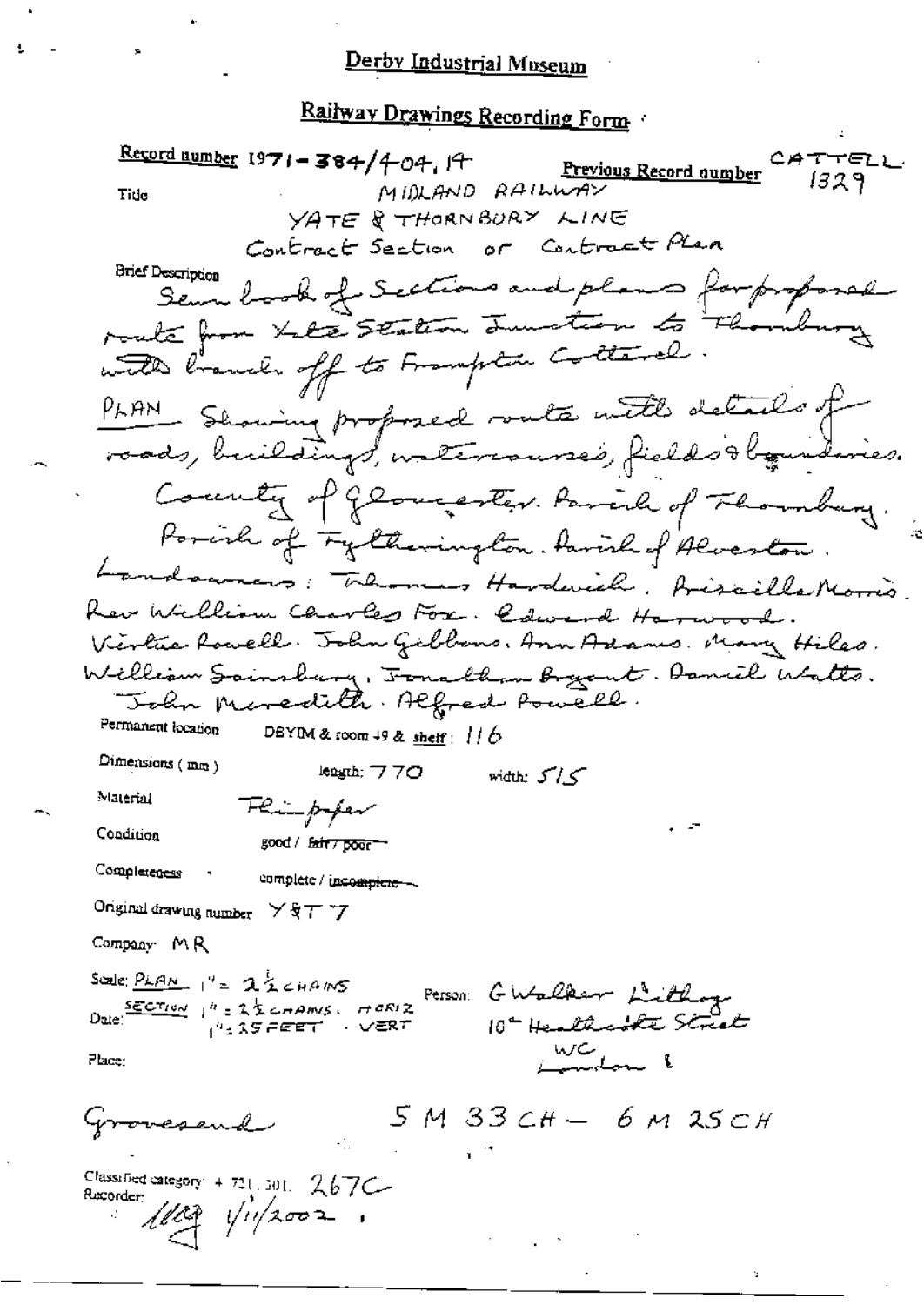ו רפת  $\frac{\text{Record number}}{1971 - 384}/404$ ,  $5$ Previous Record number  $1329$ MIDLAND RAILWAY Title YATE & THORNBURY LINE Contract Section or Contract Plan sermon book of Sections and plans for proposed Brief Description route from take seation Junction to Flombur with branch off to Frampton Cottarel. Showing landprofile and professed  $SECTON$ track level with roads & watercause prossings, Table of levels and gradiants.

| Permanent location                                                                                    | DBYIM & room 49 & shelf: $116$                                                                                                                                           |                       |  |
|-------------------------------------------------------------------------------------------------------|--------------------------------------------------------------------------------------------------------------------------------------------------------------------------|-----------------------|--|
| Dimensions $(mn)$                                                                                     | length: $770$                                                                                                                                                            | width: $5'/5$         |  |
| Malerial                                                                                              | Thimpfor                                                                                                                                                                 |                       |  |
| Condition                                                                                             | good / fair / poor                                                                                                                                                       |                       |  |
| Completeness                                                                                          | complete / incomplete ~~                                                                                                                                                 |                       |  |
| Original drawing number $\times$ $87$ $q$                                                             |                                                                                                                                                                          |                       |  |
| Company: $MR$                                                                                         |                                                                                                                                                                          | ,                     |  |
| Scale: $P_{LAM}$ $1'' = 236$ $GHz$ $MS$                                                               |                                                                                                                                                                          |                       |  |
|                                                                                                       | Scale: $\frac{PLAM}{PLAM}$ $1'' = 25$ change month Person: GWalker Littley<br>Date: $\frac{sec$ <sup>n</sup> = 25 change month 10 <sup>2</sup> Health established Street |                       |  |
| Place:                                                                                                |                                                                                                                                                                          |                       |  |
|                                                                                                       |                                                                                                                                                                          | $7M$ och- $7M$ $7$ ch |  |
| Classified category: $4.721$ , 301, $267C$ -<br>Recorder $\sqrt{\frac{1}{2}}$ $\sqrt{\frac{1}{2002}}$ |                                                                                                                                                                          |                       |  |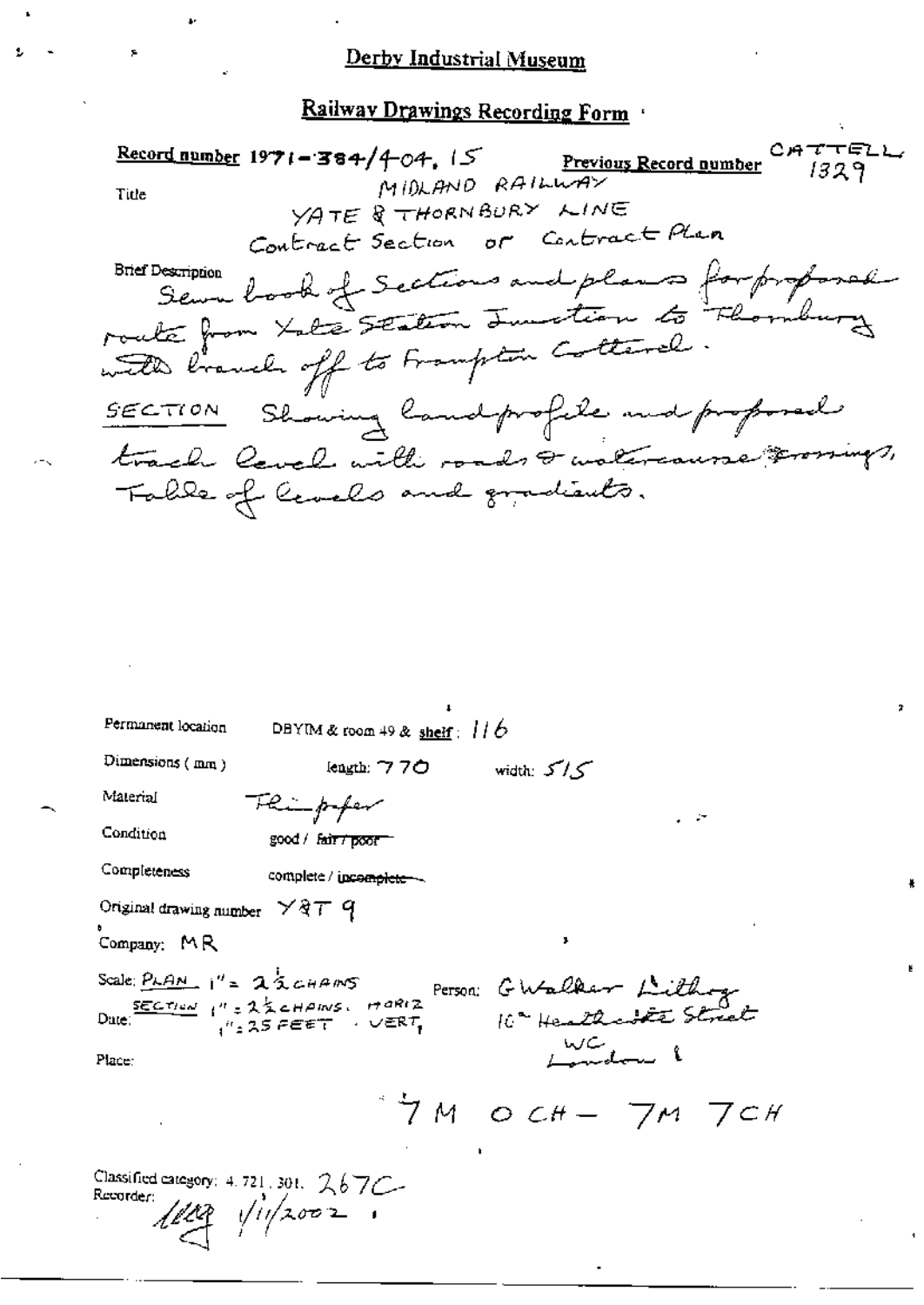$CAT$ TĘZ Record number  $1971 - 384/404$ , 16 Previous Record number 1329 MIDLAND RAILWAY Title YATE & THORNBURY LINE Contract Section or Contract Plan sammon book of Sections and plans for proposed **Brief Description** route from Late Station Junction to Florid with branch off to Frampton Cottanel Showing landprofile and proposed  $SECTON$ track level with roads & watercourse troorings, Folle of Cenals and gradients.

| Permanent location                                   | DBYIM & room 49 & shelf: $100$ |                                                                                                                                       |        |
|------------------------------------------------------|--------------------------------|---------------------------------------------------------------------------------------------------------------------------------------|--------|
| Dimensions (mm)                                      | length: $770$                  | width: $5/5$                                                                                                                          |        |
| Material                                             | Flinghpopen                    |                                                                                                                                       | . . 27 |
| Condition                                            | good / fair7poor-              |                                                                                                                                       |        |
| Completeness                                         | complete / incomplete-         |                                                                                                                                       |        |
| Original drawing number $\times$ a $\tau$ $S$        |                                |                                                                                                                                       |        |
| Company: $M \, R$                                    |                                |                                                                                                                                       |        |
| Scale: $PLAN$ $1'' = 222$ chans                      |                                | Scale: $\frac{PLAN}{P+AN}$ $i'' = 25cm \cdot 100R/2$<br>Dute: $\frac{SECTIOM}{i''}$ $i'' = 25cm \cdot 100R/2$ $10o$ Healthcast Street |        |
| Place:                                               |                                |                                                                                                                                       |        |
| $1 - 1 = 4$                                          |                                | $6M$ 10 CH $-$ 7 M OCH                                                                                                                |        |
| Classified category: 4, 721, 501, 267C-<br>Recorder: | $1103$ $11/2002$               | ,                                                                                                                                     |        |